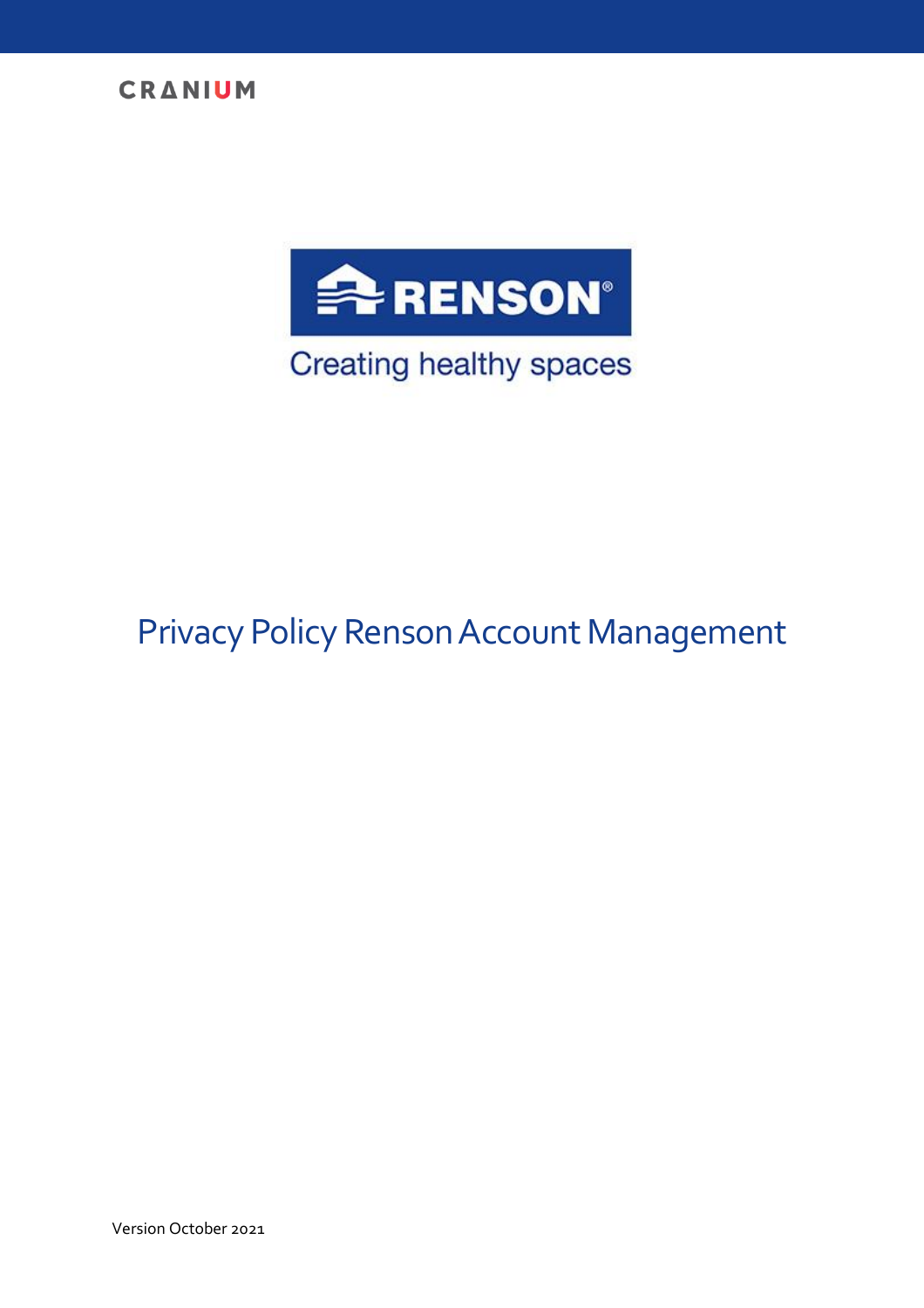

## Table of contents

| $\mathbf{1}$ |  |
|--------------|--|
| $2^{\circ}$  |  |
|              |  |
| 2.1          |  |
| 2.1.1        |  |
| 2.1.2        |  |
| 2.2          |  |
| 2.2.1        |  |
| 2.2.2        |  |
| 2.2.3        |  |
| 2.3          |  |
| 2.4          |  |
|              |  |
| 3            |  |
|              |  |
| 3.1          |  |
| 3.2          |  |
| 3.3          |  |
| 3.4          |  |
| 3.5          |  |
| 3.6          |  |
| 3.7          |  |
|              |  |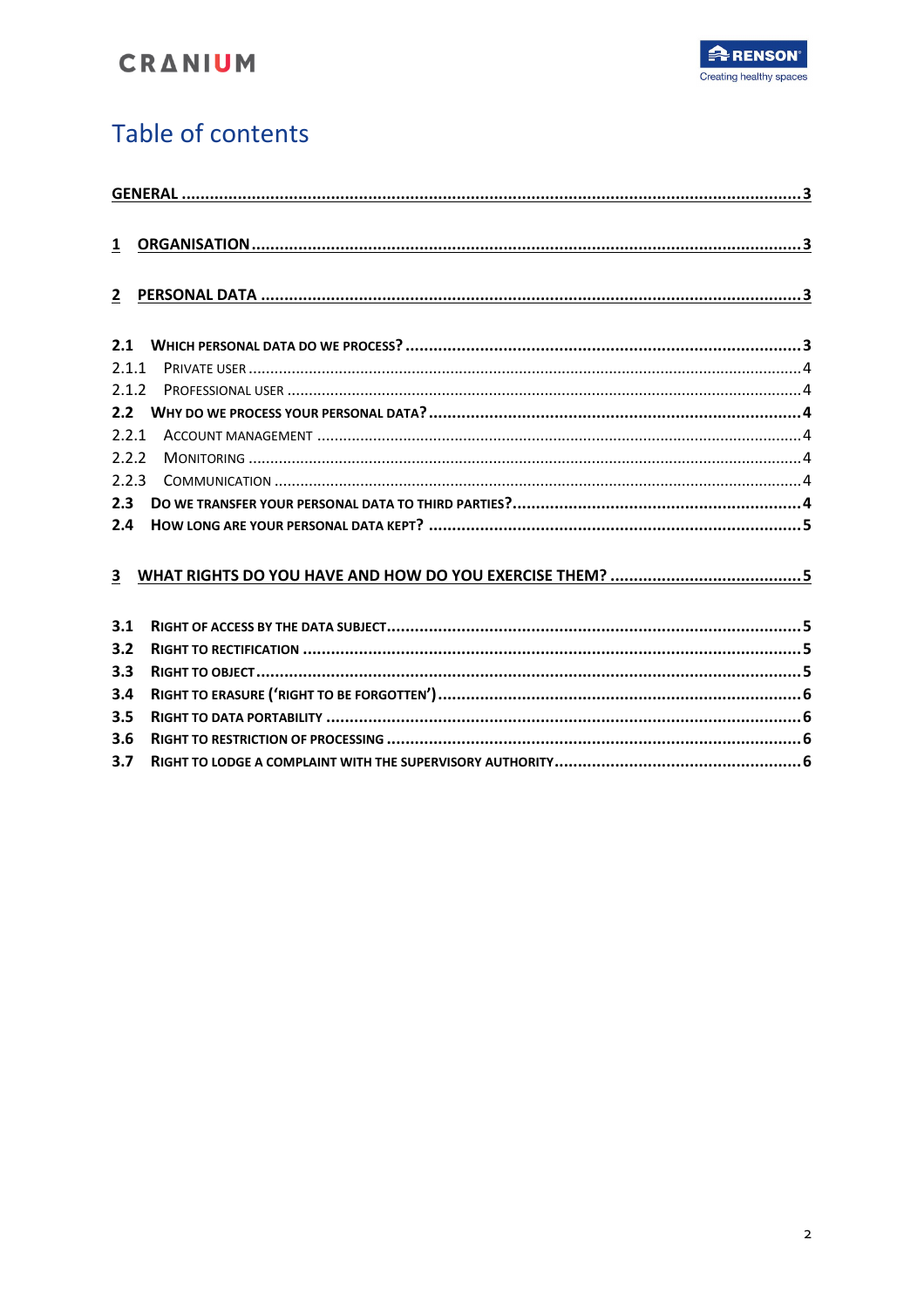## <span id="page-2-0"></span>General

This Privacy Policy governs the processing of your personal data as part of the use of a Renson account and the services related to it. Renson, located at Maalbeekstraat 10, 8790 Waregem, is the data controller and is responsible for all these processing operations.

Renson undertakes to continuously protect the privacy of its users as much as possible. This Privacy Policy explains how Renson collects and uses your data, and provides insight into the choices you have to protect your data.

Renson highly values the protection of users' personal data. Every effort is made to guarantee this data protection and to always act in accordance with the General Data Protection Regulation (GDPR) when we process your personal data.

More specifically, Renson shall always treat personal data lawfully for specific purposes. We will take the necessary steps to never ask for more personal data than necessary for the purpose or to keep these personal data longer than necessary. Lastly, Renson takes technical and organisational measures to guarantee adequate security to protect your personal data.

This Privacy Policy was last updated on 10/08/2020. Renson reserves the right to amend this Privacy Policy if necessary. Any changes shall always be communicated.

## <span id="page-2-1"></span>1 Organisation

'Renson': all companies affiliated with Renson\*. A data subject is always a customer/contact of a company that falls under the Renson umbrella.

*\* The following companies are affiliated with the « RENSON GROUP » : Renson Ventilation NV, Renson Sunprotection Projects NV, Renson Sunprotection Screens NV, ARLU NV, Esafe BVBA, Renson Fabrication Ltd, Renson Inc, Renson Shanghai, Corradi, Corradi USA, Corradi Srl SRL, OpenMotics BV.*

Renson is an organisation specialised in offering products and services that optimise the quality of indoor air by means of well thought-out ventilation (various ventilation systems, ventilation louvres, and window ventilation), sun protection fabrics, aluminium façade cladding, and/or various outdoor solutions.

In this context, Renson comes into contact with personal data. Renson is responsible for these data.

## <span id="page-2-2"></span>2 Personal data

### <span id="page-2-3"></span>2.1 Which personal data do we process?

Renson shall only process your identification data (first name, surname, phone number, and email address) to register and manage a user account.

We may also process your occupation and employment for the management of professional accounts.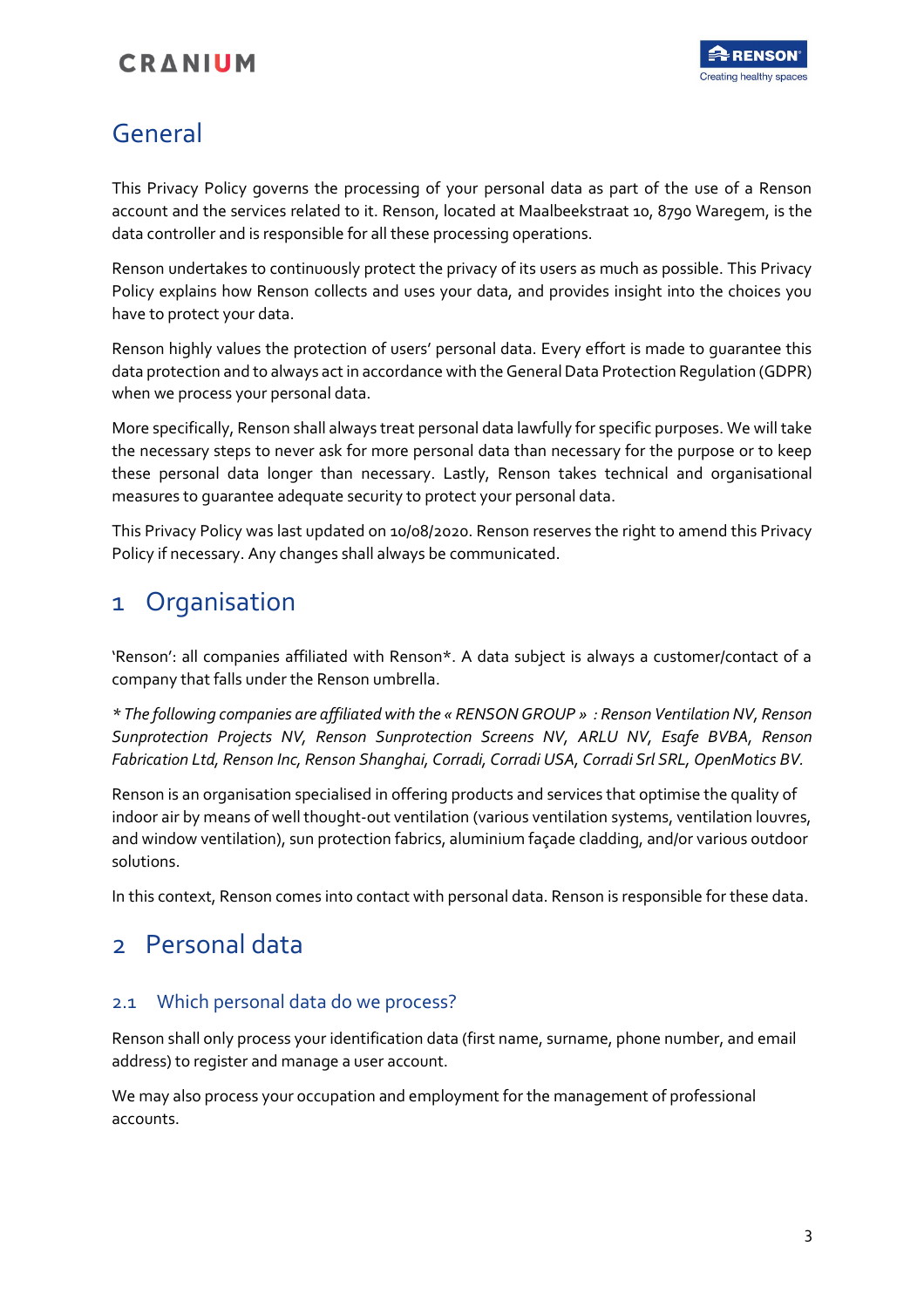

#### <span id="page-3-0"></span>2.1.1 Private user

If the user registers on the platform as a private end user, Renson shall process the following data:

- Identification data (surname, name);
- Contact information (phone number, email address);

In addition, Renson shall process all personal data that the registered visitor completes in their personal profile on the platform. Renson shall only process personal data in the context of account management if the data subject provides them.

#### <span id="page-3-1"></span>2.1.2 Professional user

If the user registers on the platform as a professional end user (i.e.in the context of the exercise of their occupation), Renson shall also process the following personal data:

- Contact information (address, phone number, email address);
- Occupation and position (job, business activities);

In addition, Renson shall process all personal data that the registered visitor completes in their personal profile on the platform. Renson shall only process personal data in the context of account management if the data subject provides them.

### <span id="page-3-2"></span>2.2 Why do we process your personal data?

#### <span id="page-3-3"></span>2.2.1 Account management

Renson processes personal data with the aim of maintaining, supplementing, updating, and managing user account data, enabling the login via an account, and providing services (e.g. reporting).

Your consent is the basis upon which Renson shall process personal data related to this activity. The personal data are kept for a maximum of 14 days after deactivation of the account.

#### <span id="page-3-4"></span>2.2.2 Monitoring

Renson processes personal data with the aim of monitoring and logging the use of Renson applications to guarantee and optimise the promised functionalities and services.

We process these personal data because Renson has an interest in ensuring a continuous improvement of the services. The personal data are kept for a maximum of 14 days after deactivation of the account.

#### <span id="page-3-5"></span>2.2.3 Communication

Renson processes personal data with the aim of communicating updates or products and available services to users (e.g. you can now use your Renson account to log on to …).

Your consent is the basis upon which Renson shall process personal data related to this activity. The personal data are kept for a maximum of 14 days after deactivation of the account.

### <span id="page-3-6"></span>2.3 Do we transfer your personal data to third parties?

Renson shall not transfer the personal data to other parties who may use these personal data for their own purposes.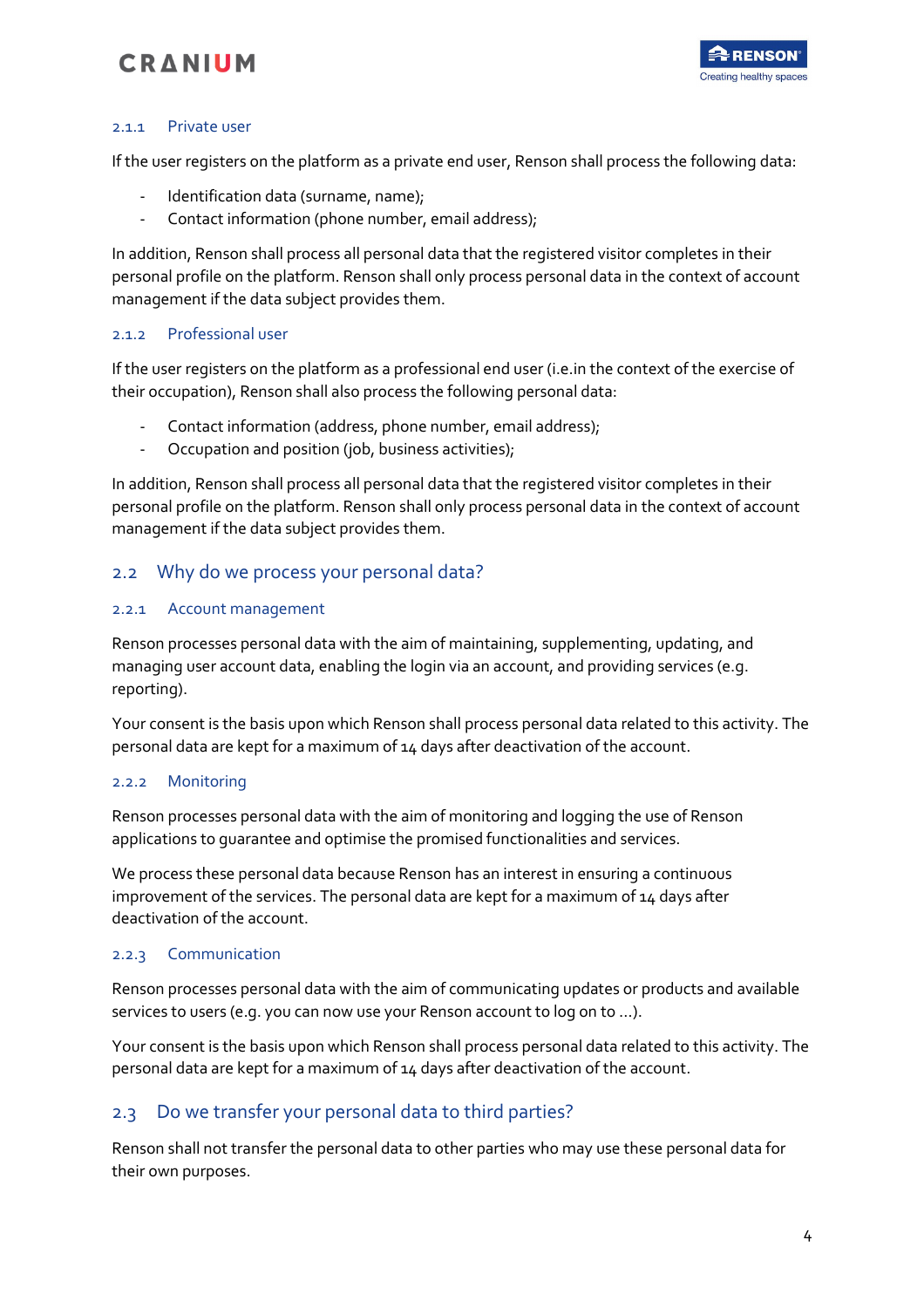

Renson works with a number of processors, which means it concerns parties which may only process your data for the purposes we determine. Under no circumstances whatsoever shall they process your personal data for their own purposes.

Renson shall take the necessary steps to process your personal data within the European Economic Area only. In the exceptional case that your personal data are processed outside the European Economic Area, the Organisation shall take the appropriate safeguards to protect your personal data at all times.

### <span id="page-4-0"></span>2.4 How long are your personal data kept?

Renson shall not keep the user's personal data longer than is necessary for the purpose. If the user wishes to delete their account, their personal data shall be deleted at the latest 14 days after deactivation.

## <span id="page-4-1"></span>3 What rights do you have and how do you exercise them?

### <span id="page-4-2"></span>3.1 Right of access by the data subject

You have the right to access all your personal data we process. You can also receive a paper or digital copy of this. You can do this by sending an email to our Data Protection Officer (DPO) at [dpo@renson.be.](mailto:dpo@renson.be)

### <span id="page-4-3"></span>3.2 Right to rectification

You have the right to demand that we rectify your personal data if they are not correct or not complete. You also have the right to demand that your personal data are not used temporarily until they are correct or complete. You can do this by sending an email to our Data Protection Officer (DPO) at [dpo@renson.be.](mailto:dpo@renson.be)

### <span id="page-4-4"></span>3.3 Right to object

You have the right to withdraw your consent (object to processing) at all times. You can do this by sending an email to our Data Protection Officer (DPO) at [dpo@renson.be.](mailto:dpo@renson.be) This means you may no longer be able to use certain functionalities.